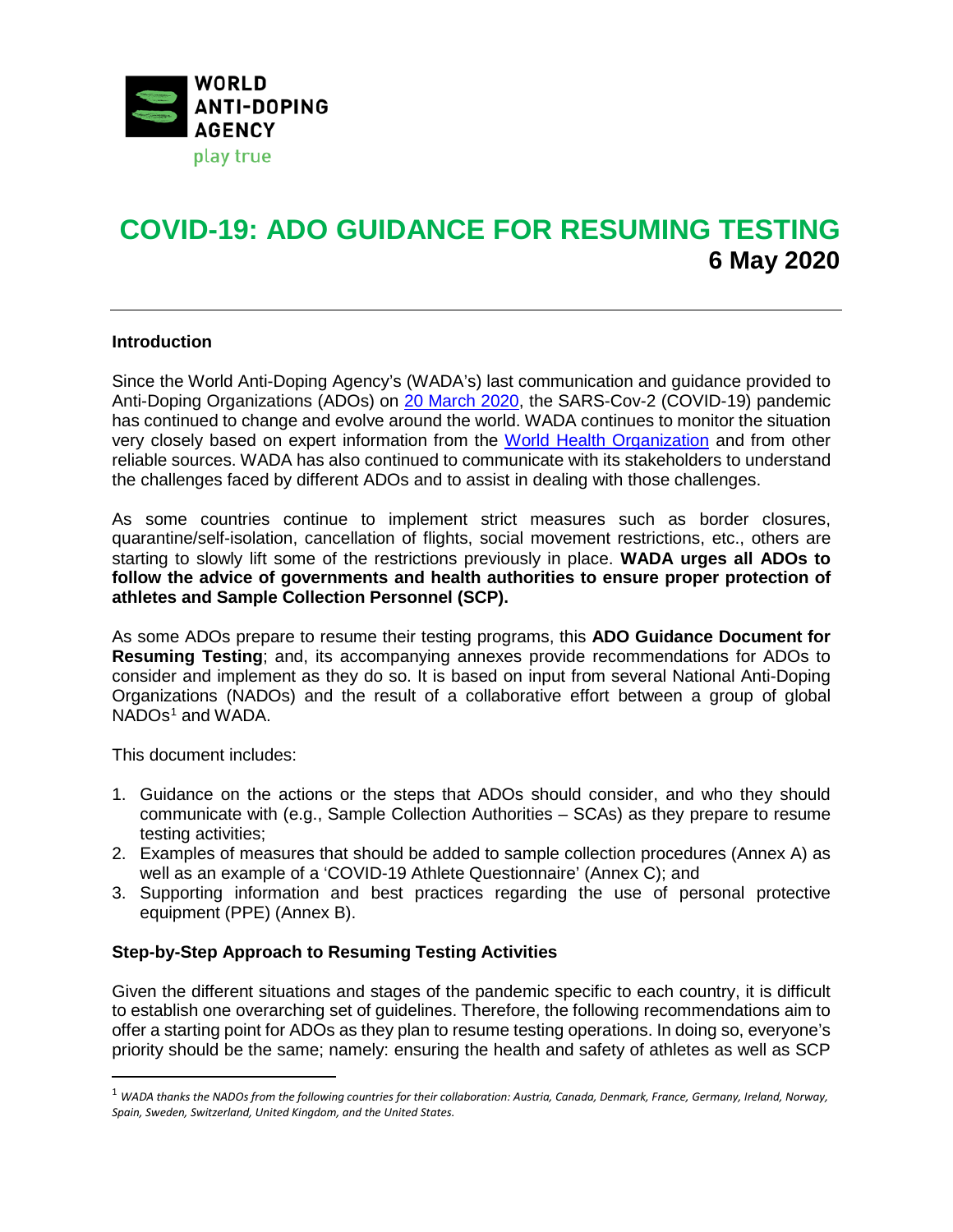

while maintaining the integrity of the sample collection process by ensuring that all procedures are in compliance with the [International Standard for Testing and Investigations \(ISTI\).](https://www.wada-ama.org/sites/default/files/resources/files/isti_march2019.pdf)

# **1. Testing Program**

- a) Prior to an ADO considering resuming its testing program, the decision to do so should begin by assessing several criteria which should guide if, how and when testing should resume. The points below are provided as examples (and some are further elaborated on throughout the document):
	- i. The status of the virus and whether there are movement restrictions. For example, are individuals in the relevant country allowed to circulate or are movements very restricted given the number of individuals infected with the virus?
	- ii. Are sports and/or competitions beginning to resume in that country?
	- iii. Is personal protection equipment (PPE) availability low and as such would be difficult to provide to SCP or potentially jeopardize its availability to front line health care providers?
	- iv. The status of your WADA-accredited laboratory (or other WADA-accredited laboratories)? Are there restrictions related to shipment of samples?
- b) Consider a phased-in approach as you resume testing based on the following criteria:
	- i. **Out-of-competition testing and small testing missions:** As competitions are currently not taking place in most countries, ideally focus on out-of-competition home visits where only one athlete is tested (e.g., if feasible, consider the use of a mobile doping control station as an option).
	- ii. **Urine sample collection:** To keep the number of SCP to a minimum for each mission, consider collecting urine samples only. Consider blood sample collection only if intelligence warrants it or Athlete Biological Passport (ABP) blood samples on athletes from high risk endurance sports are urgently required (see below).
	- iii. **'Higher risk' athletes:** As you select athletes for testing, consider focusing on:
		- 1. Registered Testing Pool (RTP) athletes from high risk sports and/or disciplines;
		- 2. Athletes from sports and disciplines where training is still possible (for example, training from home); and
		- 3. Athletes from whom there is intelligence and/or suspicious ABP profiles and/or Athlete Passport Management Unit (APMU) recommendations for testing.
		- iv. **Testing location:** Given each country is easing or lifting restrictions at a different pace, consider whether you can resume testing on athletes who are located in the relevant country and/or on athletes located abroad. For a NADO requesting testing of an athlete overseas or an International Federation (IF), liaise closely with the relevant NADO or SCA to ensure it is safe to do so and that relevant measures, as per current and previous [WADA COVID-19 guidance,](https://www.wada-ama.org/en/covid-19-updates) are in place.
- c) Engage with relevant WADA-accredited laboratories to confirm their operational status. As support information, you can consult the *latest list* of WADA-accredited laboratories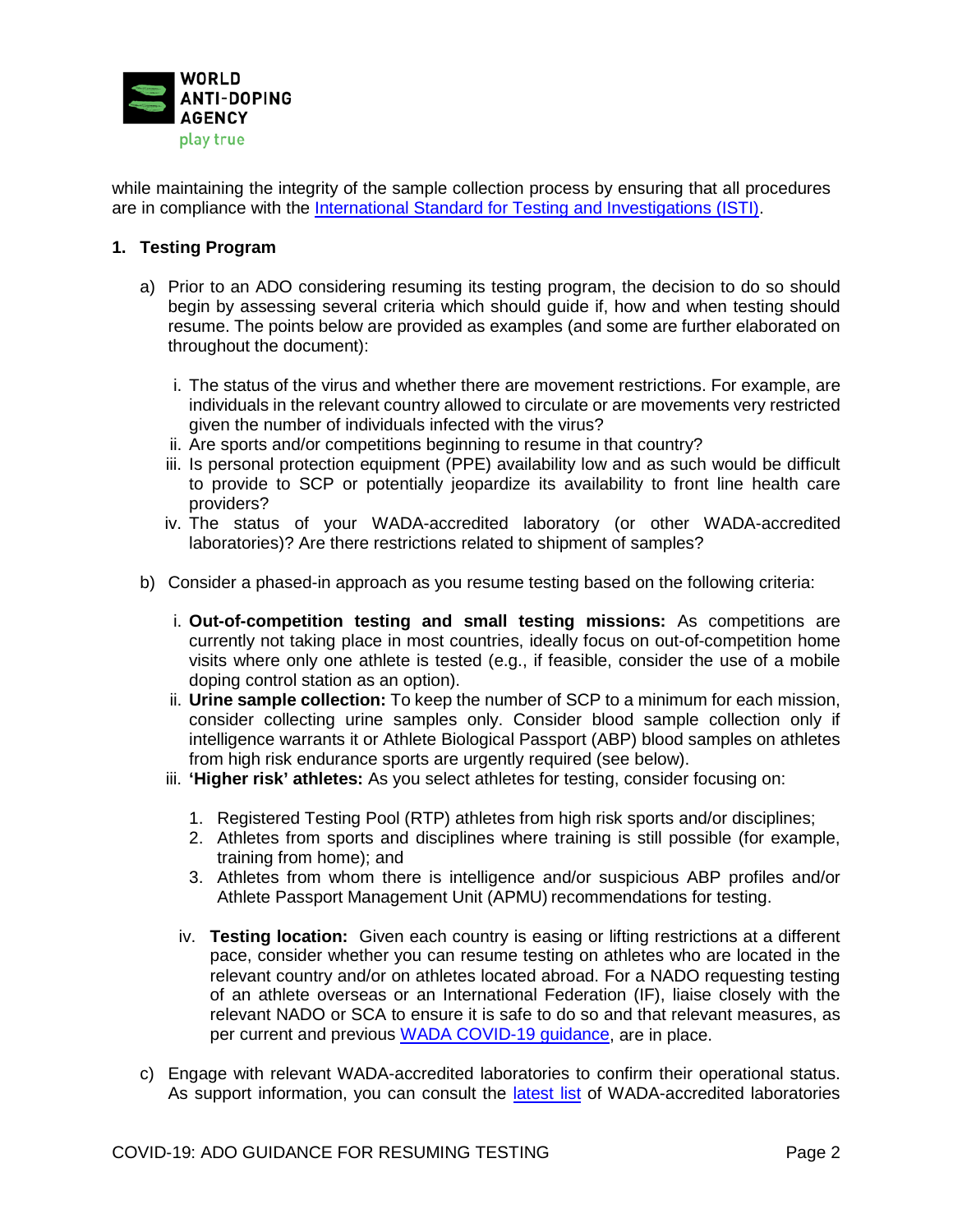

(and WADA-approved laboratories) and find information on their operational status during this COVID-19 period to ensure that sample deliveries will be accepted.

d) The points outlined above are aimed at guiding ADOs as they resume testing. Consideration should also be given, based on a similar approach, to how ADOs progress and expand their testing program (e.g., slowly increasing the pool of athletes tested, increasing testing missions, conducting in-competition testing, etc. to a fully comprehensive testing program).

*NOTE: As training venues open and competitions start to resume, the principles outlined in this document should be implemented, as applicable, and subject to whether health and government authorities continue to recommend social/physical distancing and the use of PPE, etc. It will also be important when planning testing to work closely with training venue staff or event organizers to be aware of any additional venue or sport specific measures.*

# **2. Additional Measures and PPE**

- a) Based on the [World Health Organization](https://www.who.int/emergencies/diseases/novel-coronavirus-2019) as well as national government and health regulations, consider any additional equipment and cleaning material that can be provided to your SCP. Include references to those additional measures in your sample collection procedures.
- b) Specifically, consider procuring and providing the following equipment to be used during the sample collection session:
	- i. **Gloves:** While gloves are not a substitute for hand hygiene, it is recommended that SCP wear gloves throughout the sample collection process and that athletes are also given the choice to wear gloves. As a result, provide clear instructions on when SCP should wear gloves (see Annex A) and how to safely remove them (see Annex B).
	- ii. **Face masks:** The use of face masks should be dependent on the availability to those in greater need, such as the health care industry. If face masks are available, it is recommended that they be made available to both the athlete and SCP during the sample collection process. An alternative is to consider using non-medical masks or face covering (i.e., something constructed to completely cover the nose and mouth, without gaps, and secured to the head by ties or ear loops). Therefore, provide clear instructions on when SCP should wear face masks (see Annex A) and how to safely put them on and remove them (see Annex B).
	- iii. **Cleaning/Disinfecting products:** It is recommended that you provide additional products to your SCP such as: disinfecting wipes, disinfectant spray and/or appropriate concentrations of isopropyl alcohol, hydrogen peroxide or sodium hypochlorite (i.e., bleach). Provide clear instructions on when and how SCP should use these products (see Annex A).
- c) Provide clear instructions to SCP on hand washing, specifically when SCP and athletes should wash their hands (see Annex A) and how it must be done (see Annex B).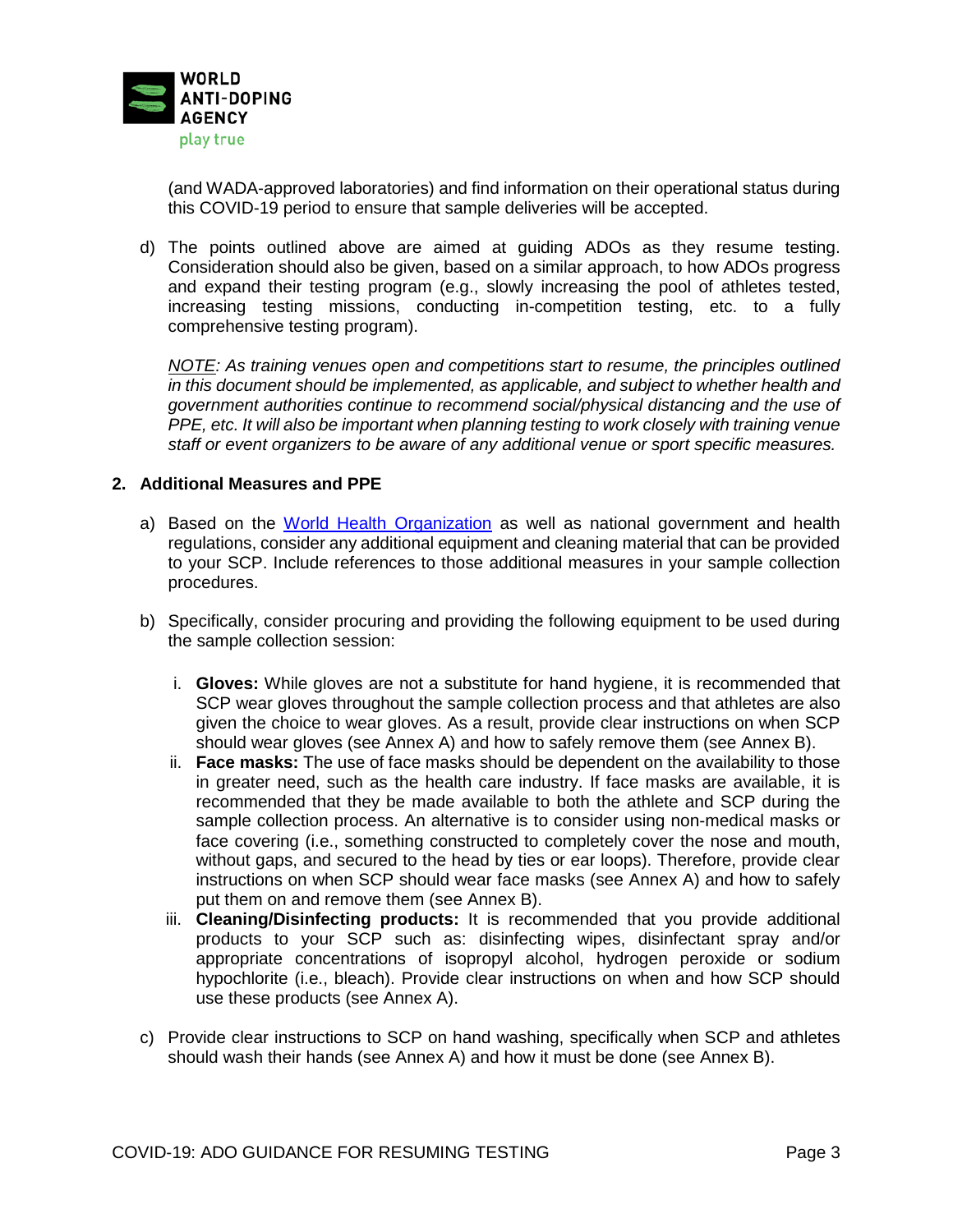

- d) Provide clear instructions to SCP regarding safe handling/disposal of material, in particular that:
	- i. All disposable material should be safely disposed of into a garbage bag and sealed by SCP.
	- ii. All biohazardous material should be disposed of safely as per local medical regulations and taken by SCP at the end of the sample collection session.
- e) Provide clear instructions to SCP regarding social/physical distancing, specifically that:
	- i. They maintain a minimum of one-meter distance (or a greater distance if stipulated by your national health authority) between themselves and an athlete as much as practical. This, of course, means that SCP should strictly refrain from shaking hands with athletes or their representative and should avoid any other direct contact. Some specific situations may not allow the recommended distance to be maintained at all times. For example, blood collection, space limitations and/or the need for direct observation of urine sample provision are acceptable reasons to temporarily make allowances for closer distance. SCP should also inform athletes at the beginning of the sample collection process that, while all efforts will be made to maintain the recommended distance, there will be times when this is not possible. In situations where social/physical distancing is difficult to maintain, SCP should explain that wearing a face mask provides a barrier between SCP's respiratory droplets and the people and surfaces around them.

### **3. Sample Collection Personnel**

- a) Provide information to all SCP regarding your revised and phased-in approach for testing. The ADO should clearly communicate that any SCP who are not comfortable collecting samples during this time do not have to do so.
- b) Consider how you can reduce, where possible, the number of SCP you assign to testing missions (without compromising no-advance notice or any modifications that are required such as when testing minors).
- c) Review how SCP travel to testing missions and implement any measures that would reduce or eliminate the use of public transport or air travel.
- d) Conduct specific training for SCP who will be collecting samples during this COVID-19 period as it relates to the additional measures in place. This training may occur online using an appropriate application. This would include reviewing in detail the content of Annex A, Annex B and Annex C. Ensure they understand the additional measures that need to be made to the sample collection procedures. Keep records of this training and what it covered.
- e) Consider reducing your pool of SCP that conduct testing as you resume testing activities. To minimize the risk of transmitting COVID-19 to athletes, it is recommended that any SCP who are in one of the 'risk' groups identified below should not take part in testing during this COVID-19 period. Furthermore, there are certain populations that may be considered more vulnerable to severe consequences of COVID-19, and the ADO should consider not using them as SCP during this time (see 'vulnerable populations' groups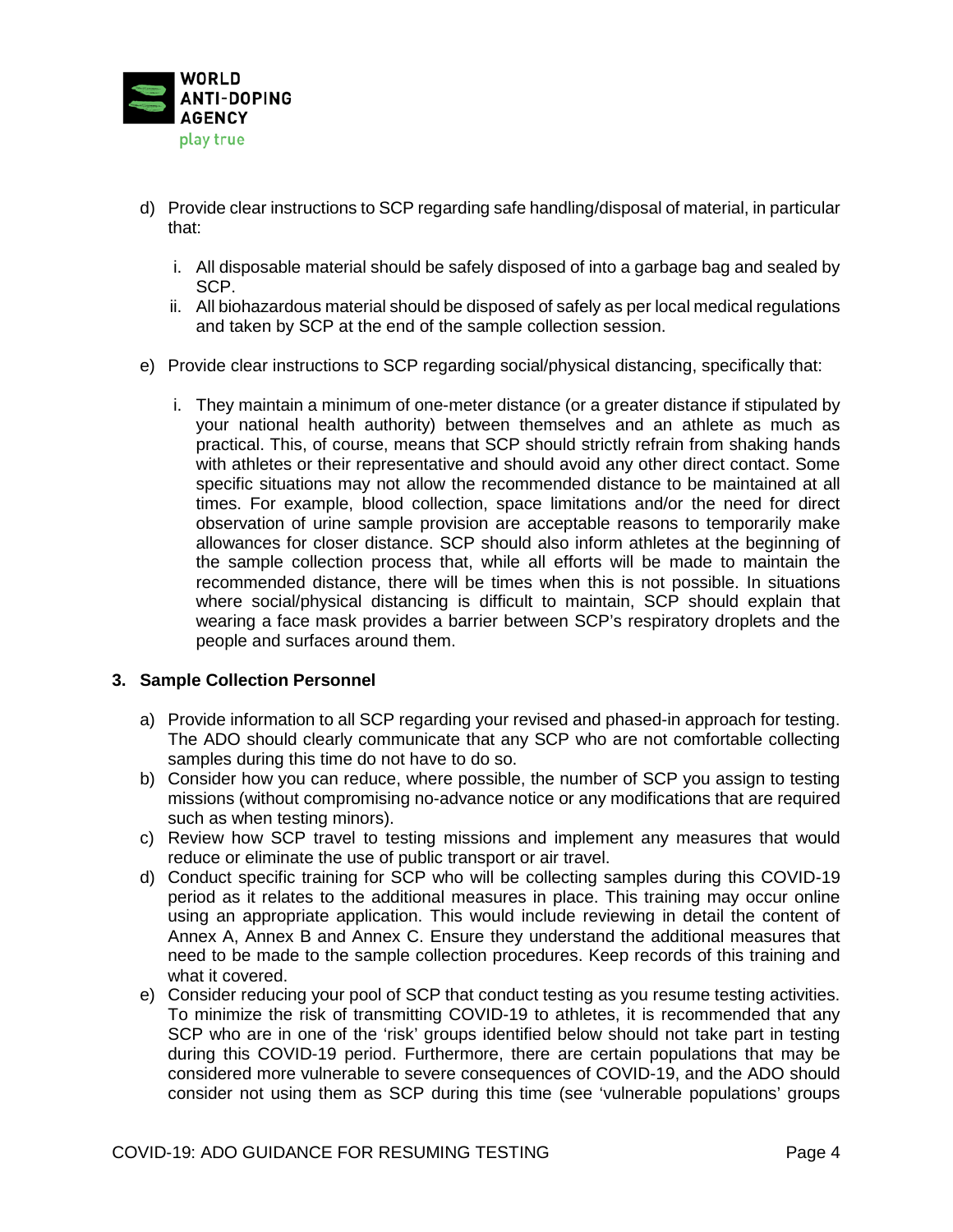

below). While examples are provided here, ADOs should establish appropriate categories that are country-specific.

# **Risk Groups of SCP**

- i. **Risk group 1:** SCP who are health care professionals currently employed and actively working in a health care setting or with COVID-19 positive patients.
- ii. **Risk group 2:** SCP who have taken part in testing athletes who tested positive for COVID-19 within a timeframe of 14 days after the specific test session.
- iii. **Risk group 3:** SCP who live with a person in one of the risk groups above, or a person from a vulnerable population (as outlined below) or who display symptoms or recently returned from a high-risk country or national "hot-spot" location, or does not meet whatever national guidelines or criteria which might be in place at the applicable time in the relevant country.

# **Vulnerable Populations of SCP**

- iv. **Vulnerable populations 1:** SCP who are over 60 years old (NOTE: Identifying a specific age is difficult. This may vary from country to country, but the general consensus is that older individuals are more vulnerable).
- v. **Vulnerable populations 2:** SCP who have underlying medical conditions such as diabetes, heart disease or respiratory conditions.
- vi. **Vulnerable populations 3:** SCP who may have, for whatever reason, compromised immune systems.
- f) For the SCP who will be conducting testing, develop a mechanism where:
	- i. If permitted by applicable data protection, health, and employment laws, SCP are required to self-certify on the morning of, or the evening before, a scheduled testing mission to which they have been assigned that:
		- 1. they are well, have no symptoms that may be related to COVID-19, including a sore throat, cough, fever, however mild those symptoms might be;
		- 2. they have not been in contact with anyone whom they know is awaiting to be tested for COVID-19 due to the development of symptoms or is awaiting a test result for COVID-19; and
		- 3. they have not been in contact with anyone who is quarantined and/or self-isolating.
	- ii. The questions above could be included in a brief questionnaire that SCP sign off on before a mission. If they can confirm the above, the document can be submitted to the ADO with the remainder of the doping control documentation after the completed mission. The ADO should keep a record of these self-certifications for every SCP/every testing mission. If SCP cannot confirm that they are well, without COVID-19 related symptoms, etc. they should contact the ADO immediately.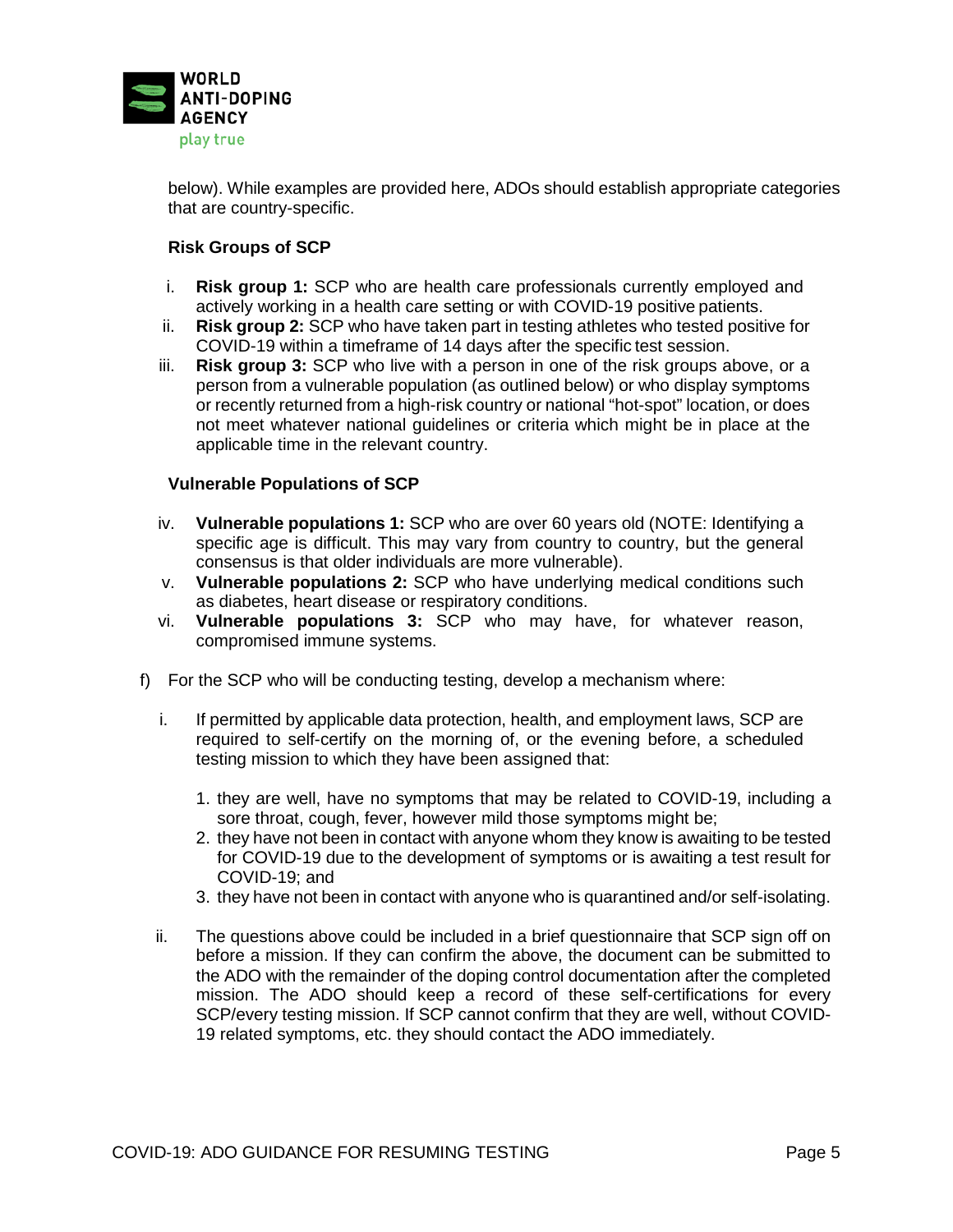

*NOTE: While the current recommendations are specifically related to COVID-19, it is important to note that SCP should not be involved in a testing mission if they are ill, regardless if it is related to COVID-19.* 

g) As COVID-19 testing becomes more available, ADOs can consider whether SCP can be tested prior to sample collection missions.

# **4. Information and Communication Strategy for Athletes and Other Stakeholders**

- a) Develop information and education material to address the following matters:
	- i. Testing is resuming (if it was suspended) and it is safe to do so based on the relevant national and health regulations.
	- ii. The limited number of SCP who are conducting testing are not in any 'risk' groups (see "Risk Groups of SCP" in section 3 and clearly identify what those risk groups are) and are required (if permitted by applicable laws) to self-certify, before every testing mission, that they are in good health and have not been in contact with individuals exposed to COVID-19 (see section 3 f) above).
	- iii. Additional measures have been put in place to further protect the athletes' health and minimize the risk of COVID-19 infection during sample collection.
	- iv. Additional personal information may be requested from athletes during sample collection. Identify the additional personal information that the ADO will be asking athletes to provide to ensure their health and safety as well as that of SCP, and the manner in which this information will be used, stored and shared.
- b) Share this information through as many channels as possible. For example:
	- i. Communicate directly to RTP athletes via email and invite them to communicate with you regarding any question or concerns.
	- ii. Distribute it to the relevant National Federations (NFs), National Olympic Committees (NOCs), and National Paralympic Committees (NPCs).
	- iii. Share it on your website, via social media channels, etc.
- c) Develop a specific 'COVID-19 Athlete Information Letter' that SCP must provide to athletes during sample collection. This letter should:
	- i. outline that, based on relevant national and/or health government directives, testing is resuming (if it was suspended);
	- ii. confirm that the athlete in question has been selected for doping control and the requirement to comply;
	- iii. summarize the measures in place to protect the health of the athlete during this COVID-19 period;
	- iv. outline the potential consequences to the athlete should they refuse to comply;
	- v. request that the athlete contacts you (ADO) if their health situation changes (in line with point f) ii) below);
	- vi. summarize the additional personal information that the ADO will be asking athletes to provide to ensure their health and safety as well as that of SCP, and the manner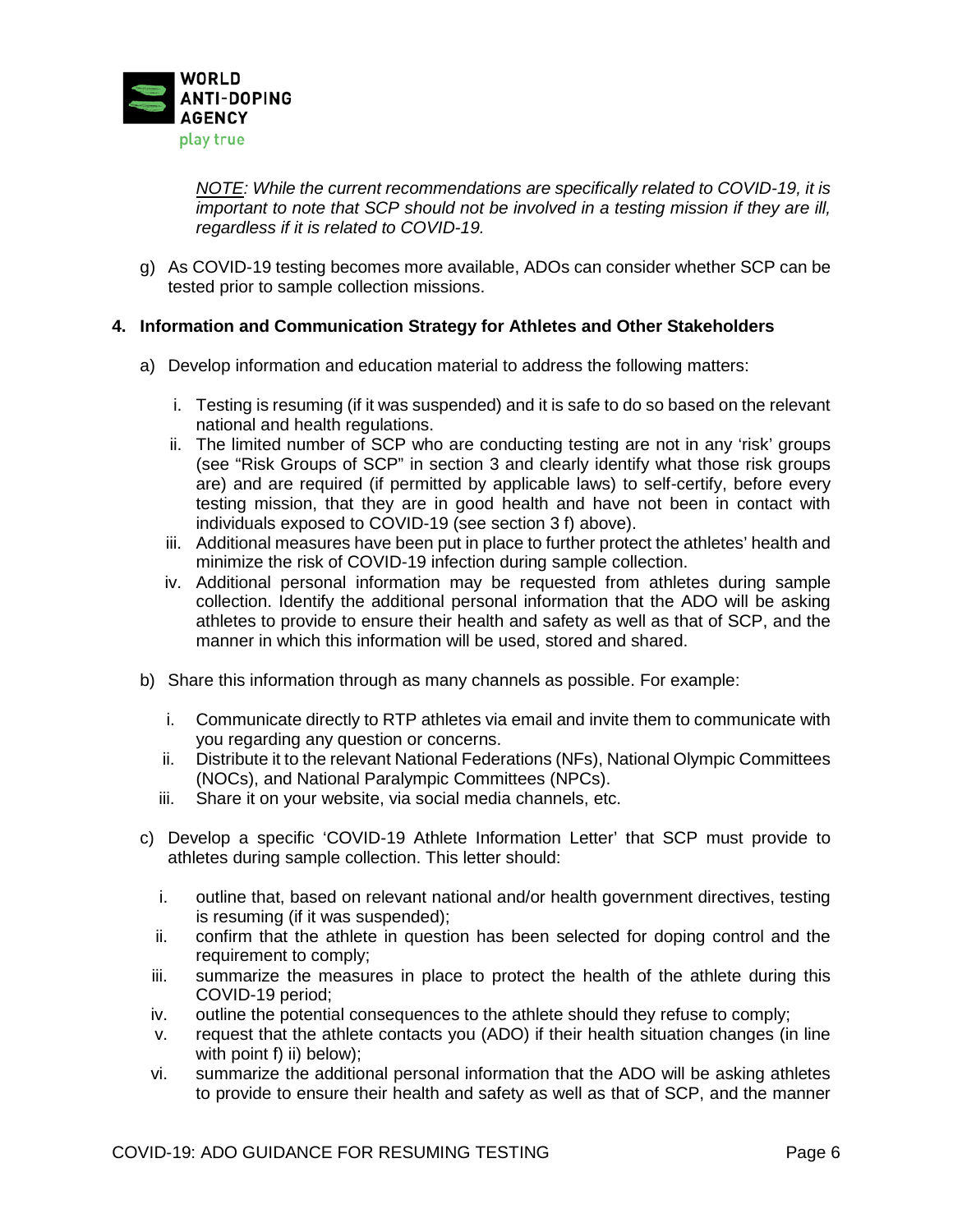

in which this information will be used, stored and shared; and

- vii. provide appropriate ADO contact information.
- d) Develop specific instructions for SCP to ask athletes, at the start of a sample collection session, if they, or anyone with them at the testing location or who they live with, has COVID-19 or is experiencing any symptoms or has COVID-19. Specific guidance is included in Annex A. To support SCP with this, it is recommended that a brief 'COVID-19 Athlete Questionnaire' be developed if the athlete answers YES to the above question. The questions developed could be pre-written on a Supplementary Report Form (SRF) (or on an equivalent/new form ensuring that a copy can be provided to the athlete) for athletes to read and answer. An example of this is provided in Annex C.
- e) Develop procedures to follow if testing cannot occur due to an athlete responding YES (to the above question). You should consider the following:
	- i. Once you receive the complete 'COVID-19 Athlete Questionnaire', contacting the athlete to review and verify their answers.
	- ii. Monitoring the timeframe and re-scheduling the testing mission for a later date as appropriate.
- f) Develop a communication strategy for the following two scenarios:
	- i. If any SCP contracts COVID-19, athletes who have been tested by the SCP within the last three weeks should be informed. The identity of the SCP should not be disclosed.
	- ii. Conversely, athletes who are tested and subsequently contract COVID-19 should be encouraged to inform the ADO that was responsible for the SCP who collected the sample so that the SCP and the laboratory (through the provision of the sample code number only) can be contacted and advised.

# **Conclusion**

WADA encourages all ADOs and SCAs to adopt these guidelines to the best of their ability based on their available resources and the situation in the relevant country. Such guidelines should remain in place until national health authorities advise otherwise. WADA will continue to engage with the anti-doping community and revise/update these guidelines as required.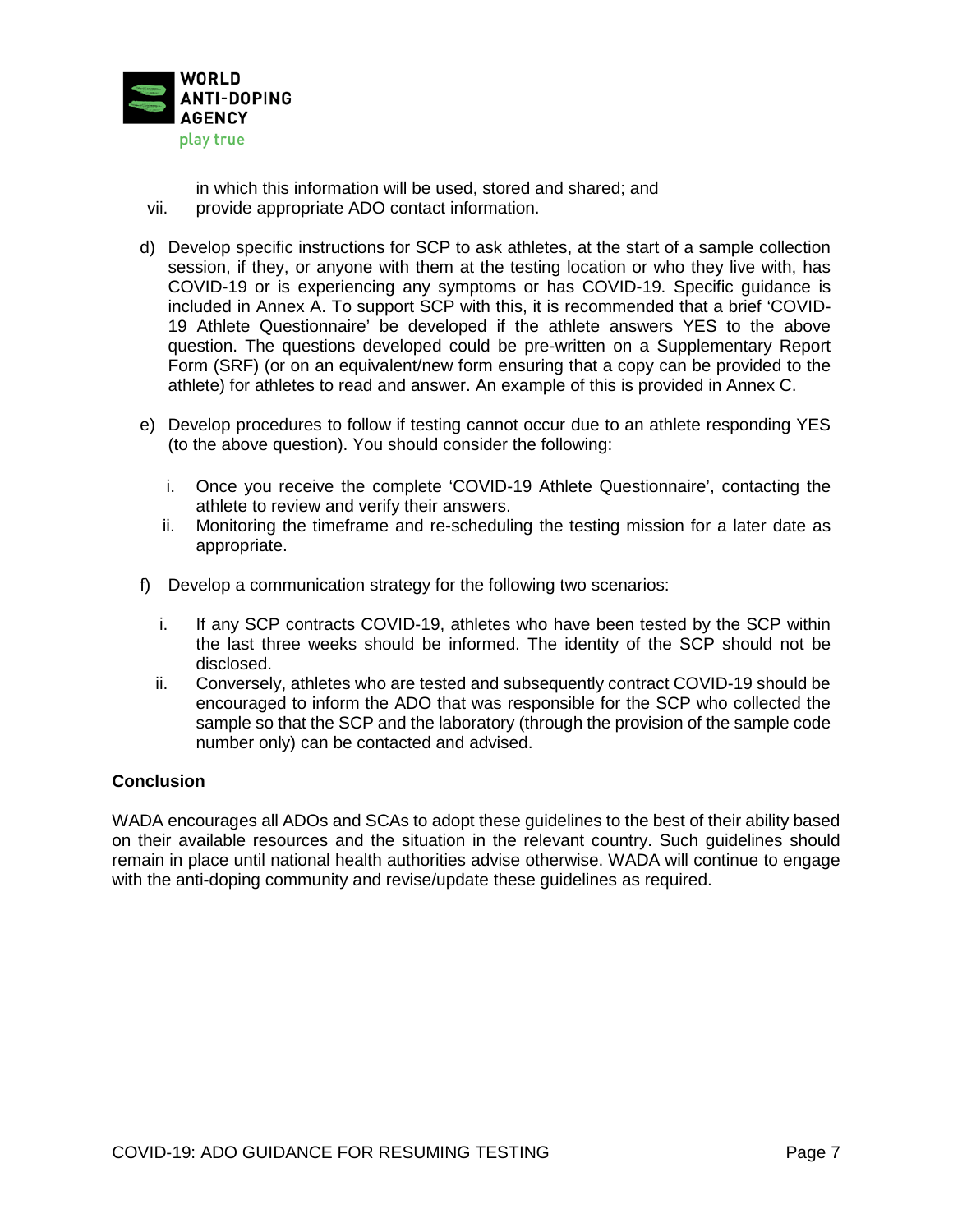

# **Annex A – Sample Collection Procedures Template**

*The following outlines the information and procedures that Anti-Doping Organizations (ADOs) can use to revise and adapt their sample collection procedures during the COVID-19 pandemic and as restrictions are slowly lifted by health and government authorities. In addition to these procedures, the standard sample collection procedures shall follow the International Standard for Testing and Investigations (ISTI).*

*These can be added to an existing Sample Collection Personnel (SCP) Manual or provided as a stand-alone document that would complement existing sample collection procedures. These are written for SCP and should be adapted and 'personalized' (e.g., include ADO name, etc.) accordingly.* 

### **1. Preparing for a Testing Mission**

In addition to regular and standard sample collection equipment, ensure you have the following:

- a) COVID-19 Athlete Information Letter<sup>[2](#page-7-0)</sup>
- b) COVID-19 Athlete Questionnaire<sup>[3](#page-7-1)</sup>
- c) Disposable gloves
- d) Hand sanitizer
- e) Disinfectant wipes and/or disinfectant spray and/or disposable table cloth
- f) Disposable face masks (medical face masks or non-medical masks or face covering)
- g) New and unused pens
- h) Garbage bags (if they are not usually provided to SCP)

In addition to regular and standard preparatory work and review, ahead of any testing mission, ensure you:

- a) Have conducted your self-certification assessment.
- b) Review the "Safety Measures Information Guide"<sup>[4](#page-7-2)</sup>.
- c) Review the additional measures contained in this document.
- d) Contact the ADO ahead of the testing mission with any questions or concerns.

### **2. Arriving at the Athlete's Testing Location**

- a) As you arrive at the testing location, and just before locating the athlete for notification, clean your hands using the 'hand rub' technique.
- b) Put a disposable face mask on.

1

<span id="page-7-0"></span>*<sup>2</sup> Example of content for this letter is provided in the ADO Guidance document, specifically in Section 4 "Information and Communication Strategy for Athletes and Other Stakeholders".*

<span id="page-7-1"></span>*<sup>3</sup> An example of a 'COVID-19 Athlete Questionnaire' is provided in Annex C in this guidance document. 4 A 'Safety Measures Information Guide' is provided in Annex B in this guidance document.* 

<span id="page-7-2"></span>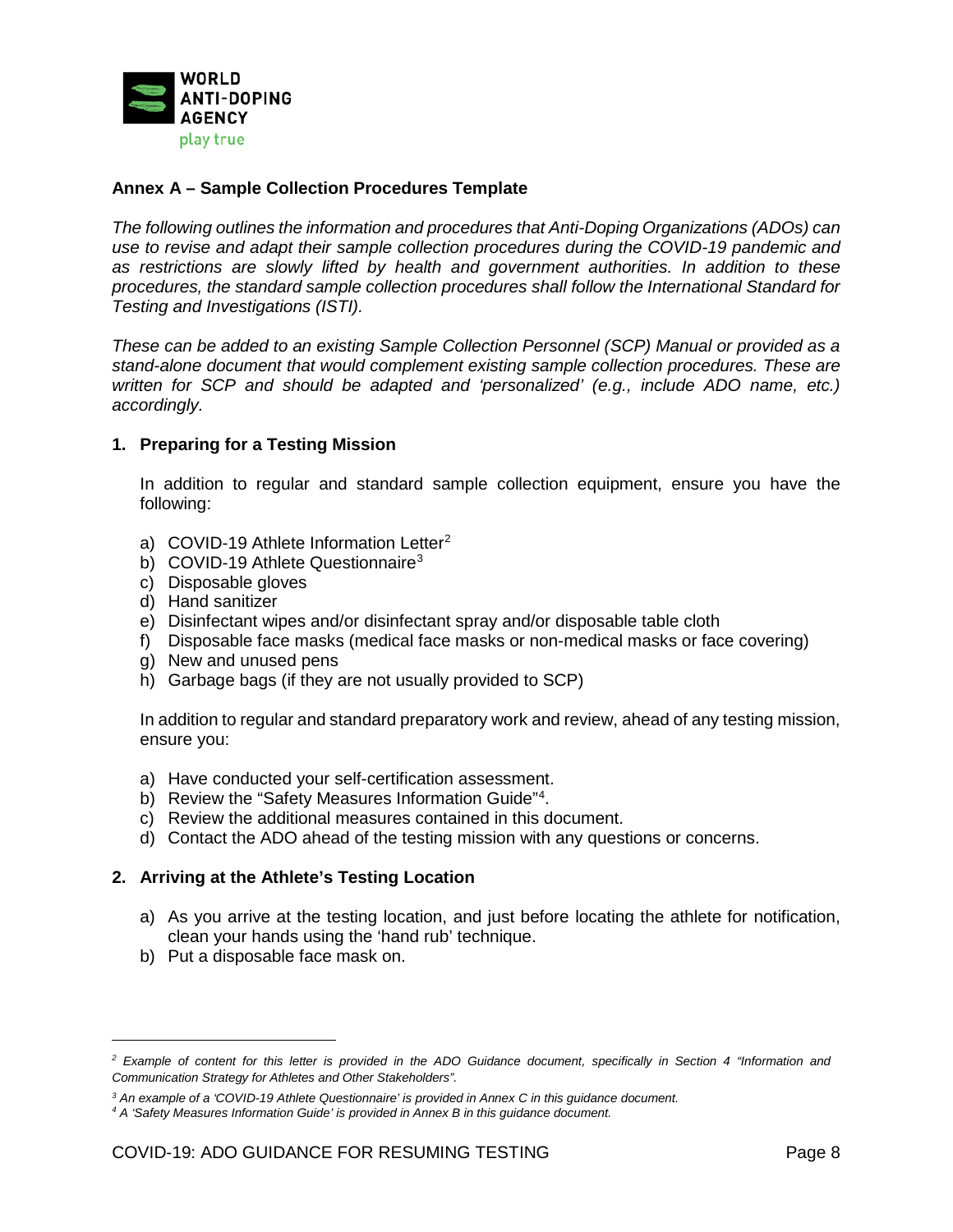

# **3. Pre-Notification Information**

- a) While respecting the social/physical distancing recommendations (including not shaking hands), introduce yourself and inform the athlete that they have been selected for doping control. Show your accreditation, authorization letter (i.e., 'standard' ADO authorization letter) and the 'COVID-19 Athlete Information Letter'. If possible, and if you are at an athlete's home, remain outside.
- b) While remaining outside (and before proceeding with formal notification), ask the athlete the following question: "Are you or anyone present with you at this location/living at this residence/who lives with you, experiencing any COVID-19 symptoms (i.e., sore throat, cough or fever) or do you or anyone present with you at this location/living at this residence/who lives with you, have COVID-19?"
- c) If the athlete's response is "No", proceed with formal verbal notification and inform the athlete that the completion of the Doping Control Form (DCF) will take place once inside the testing location. Proceed to **Section 4** below.
- d) If the athlete's response is "Yes", inform the athlete that they must confirm this information in writing. Offer the athlete the option to wear gloves. Provide the athlete with the 'COVID-19 Athlete Questionnaire'. Provide the athlete with a new pen or ask them to use their own pen.
- e) Inform the athlete that they must complete this questionnaire truthfully and to the best of their knowledge and that if they purposefully provide any information which is inaccurate or incorrect, it could be construed as an anti-doping rule violation (e.g., tampering or attempted tampering) and they may be subject to a sanction of up to four years. Confirm that the athlete understands this.
- f) Inform the athlete that this questionnaire will be sent to the ADO and that the ADO will review it and contact them to follow up.
- g) Once the athlete has duly completed and signed the 'COVID-19 Athlete Questionnaire', provide a copy to the athlete.
- h) Inform the athlete that because they have declared that they (or someone present with them at this location/living at this residence/who lives with them) have COVID-19 or COVID-19 symptoms, sample collection will not proceed due to the risk of infection with COVID-19.
- i) If the athlete had chosen to wear gloves, instruct them on how to properly remove them and request they dispose of them in your garbage bag.
- j) Thank the athlete and leave the testing location.
- k) Before entering your vehicle, and with the signed 'COVID-19 Athlete Questionnaire' safely stored, clean your hands, remove your disposable face mask and dispose safely in your garbage bag.
- l) As usual practice, return any doping control documentation, including the complete 'COVID-19 Athlete Questionnaire', to your ADO as soon as possible.

# **4. Proceeding with Sample Collection**

- a) Enter the testing venue and discuss the best location for sample collection where contact with other individuals that may be present will be avoided or minimized.
- c) If you are in the athlete's home, ask the athlete if you can clean the surface where sample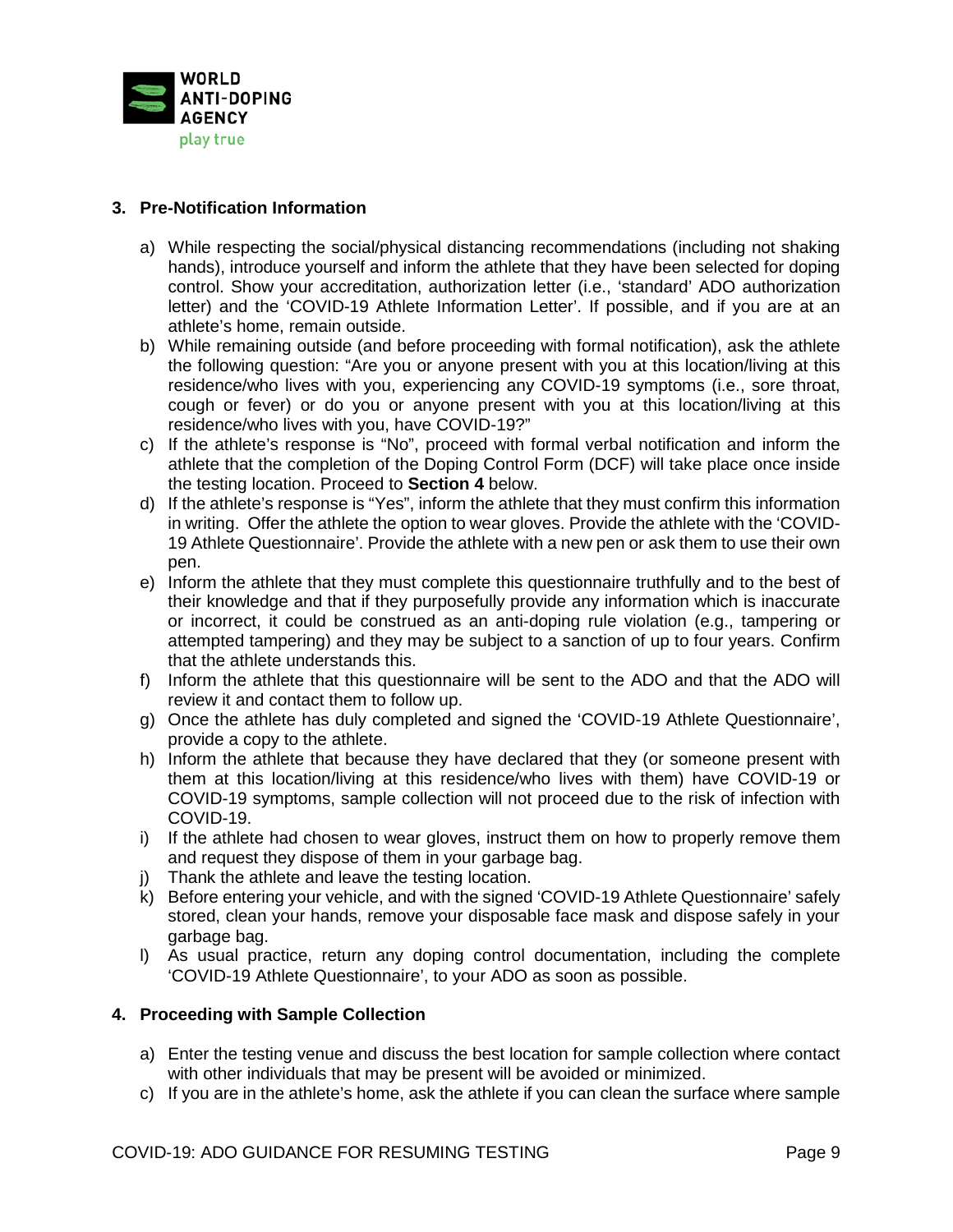

collection will take place using disinfectant wipes or disinfectant spray (or ask the athlete to clean the surface). If you are at a training location, inform the athlete that you will disinfect the surface. As an alternative, a clean and disposable table cloth can be used. Clean your hands using the 'hand rub' technique before doing so.

- b) Before placing and organizing any sample collection equipment on the clean surface, again clean your hands with sanitizer using the hand rub technique. Using disinfectant wipes, clean the equipment to be used (i.e., wipe boxes, etc.). Display only the equipment necessary for that sample collection. All remaining equipment shall remain stored to avoid any potential contamination.
- c) Ask the athlete to clean their hands either using hand sanitizer (i.e., the hand rub technique) or using soap (i.e., the hand wash technique). Guide the athlete through either technique.
- d) Offer the athlete the option to wear gloves and a disposable face mask. If the athlete does not want to use gloves and/or a face mask, inform them that you will record this in the Comment section of the DCF.
- e) Put gloves on, as per proper safety instructions.
- f) Review and complete the notification portion including asking the athlete to acknowledge the notification by signing. Provide the athlete with a new unused pen (or they can use their own). Use your own pen, do not share it with the athlete.
- g) Inform the athlete that social/physical distancing will be maintained as much as possible. Remind the athlete of all the additional measures in place for health and safety (e.g., disinfecting and use of PPE).
- h) When collecting a urine sample, continue with standard urine sample collection procedures, keeping the following instructions in mind:
	- a. Where possible, continue to maintain social/physical distancing through sample collection.
	- b. When the athlete is ready to provide a sample, they must rinse their hands with water only (unless they have chosen to wear gloves) prior to providing a sample.
	- c. Once the athlete has provided their urine sample, instruct them to clean their hands with soap and water or use hand sanitizer prior to returning to the processing area (or to remove their gloves).

# **5. Completing the Sample Collection Session**

- a) Before leaving, clean the surface used for sample collection with disinfectant wipes or spray.
- b) If the athlete was wearing gloves and/or a disposable face mask, guide them through the proper removal techniques and ask them to place those items in your garbage bag. Instruct the athlete to clean their hands.
- c) Ensure that all discarded items/waste are in your garbage bag (e.g., plastic from sample collection boxes, disinfectant wipes, gloves, face mask, pen used by the athlete).
- d) Thank the athlete and, if you are at the athlete's home, ask the athlete to open the door for you (so that you are not touching their door knob).
- e) Before entering your vehicle, follow the removal instructions to remove your gloves and disposable face mask and dispose safely in garbage bag. Clean your hands using the hand rub technique.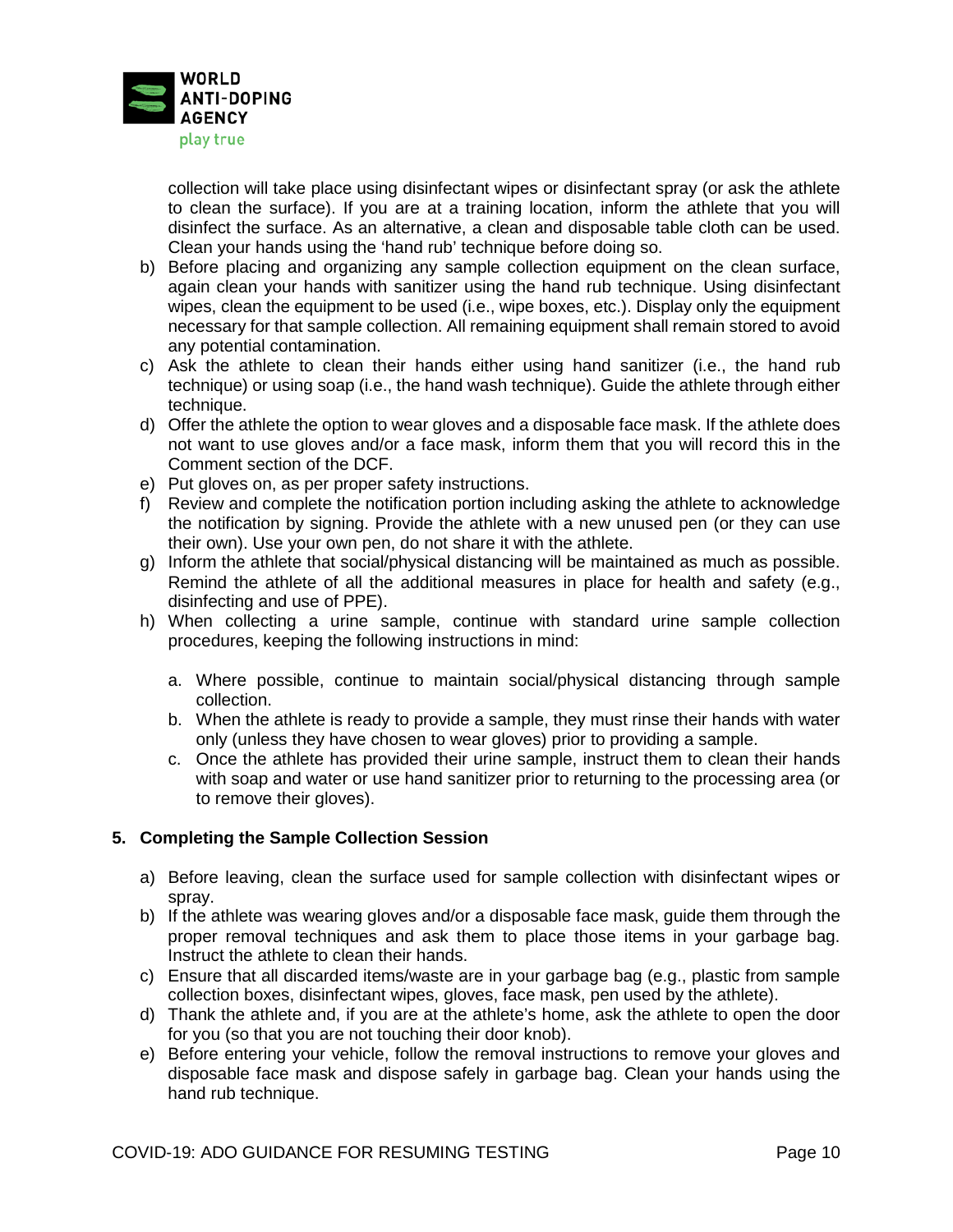

# **Key Reminders for SCP**

- 1. SCP and athletes should clean their hands at the following stages:
	- a) When initiating the test session prior to athlete notification.
	- b) After using the toilet.
	- c) After blowing their nose, coughing, or sneezing.
	- d) Before using and after removing face masks.
	- e) Before using and after removing gloves.
	- f) At the conclusion of the sample collection process.
- 2. SCP and athletes should:
	- a) Be reminded to avoid touching their face.
	- b) Avoid shaking hands at the start or conclusion of sample collection.
	- c) Use separate pens when completing forms during sample collection.
	- d) Refrain from touching all unnecessary surfaces and/or objects during sample collection.
- 3. SCP should disinfect work surfaces using disinfectant wipes or spray at the following stages:
	- a) Prior to beginning the sample collection process.
	- b) In between athletes (if more than one athlete is tested).
	- c) At the end of the sample collection session.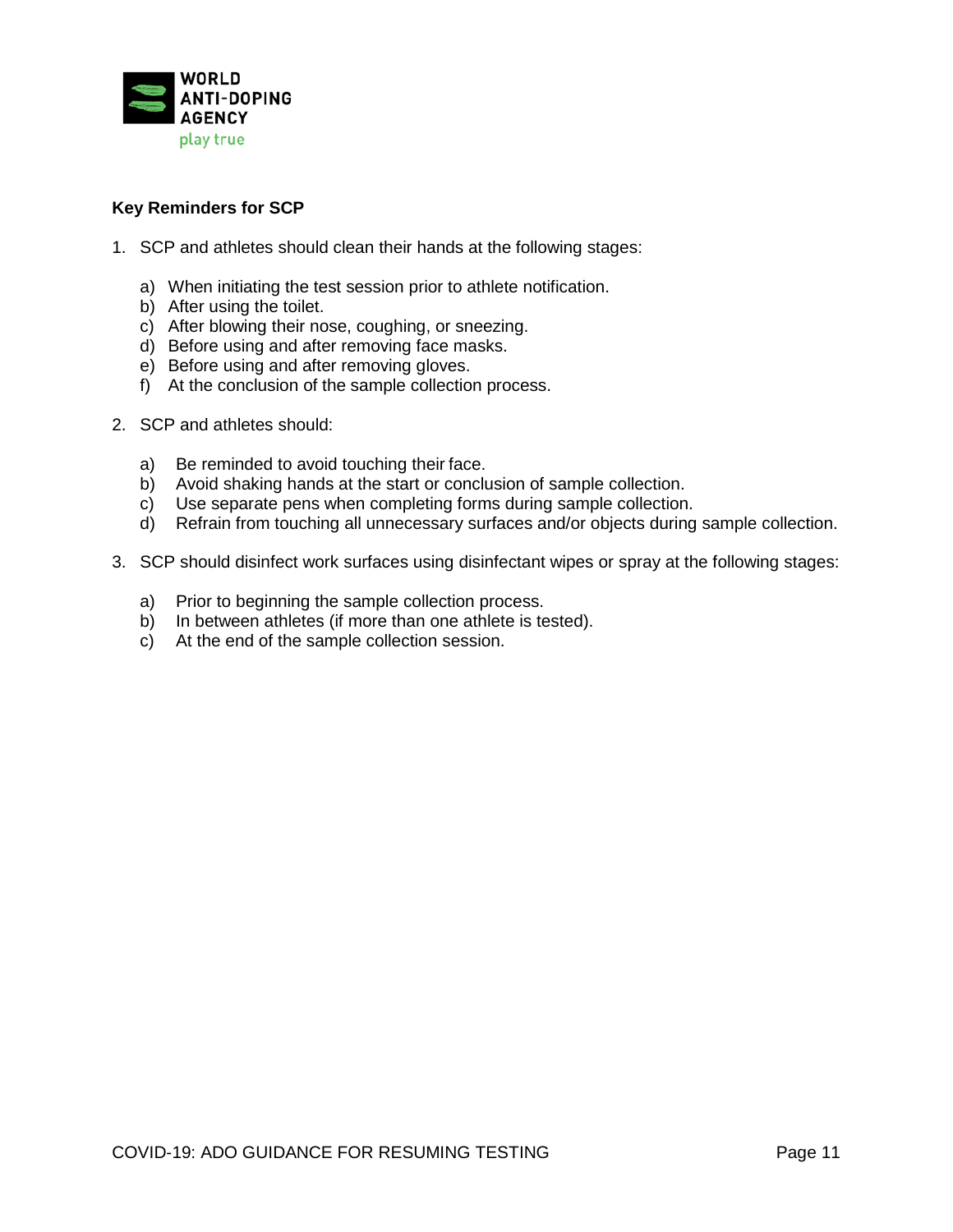

# **Annex B – Safety Measures Information Guide**

*The following guidance should be reviewed with Sample Collection Personnel (SCP). This information can be adapted based on any further national and/or health regulations specific to the relevant country. Please amend accordingly.* 

### **1. Gloves**

When wearing gloves, instruct SCP to:

- a) Perform hand hygiene immediately before using and after removing gloves. It is important that hands be clean and dry before putting gloves on.
- b) Change gloves and perform hand hygiene during sample collection if gloves become damaged or gloves become visibly soiled with blood or body fluids following a task.
- c) Never wear the same pair of gloves for more than a single sample collection.
- d) Carefully remove gloves to prevent hand contamination. Follow the instructions provided in the diagram below and ensure that there is no direct contact with the outside of the gloves.

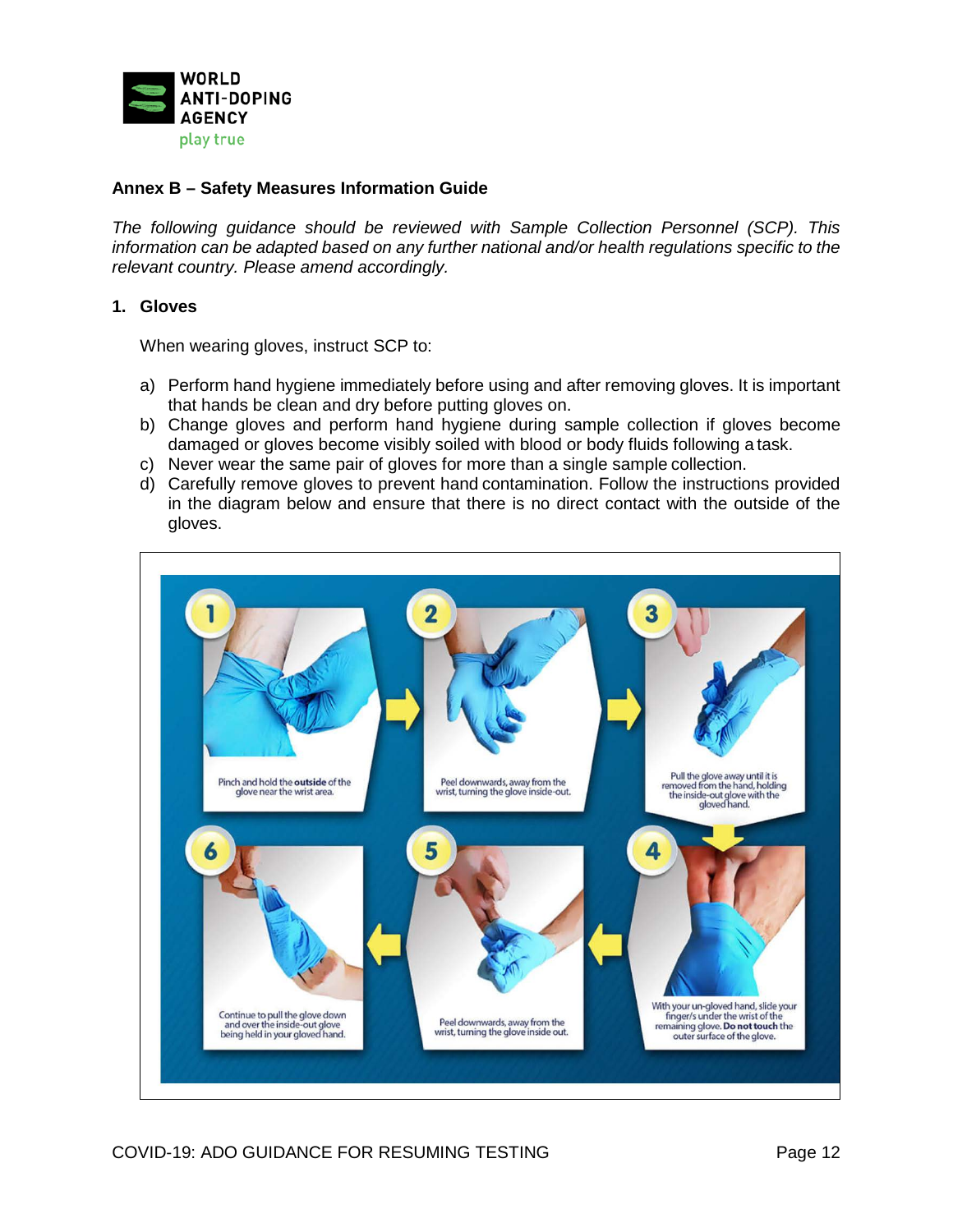

# **Additional Reminders:**

- **DON'T** remove one glove, and then pull the other glove off by the fingertips.
- **DON'T** reuse disposable gloves once they have been removed.
- **DO** change gloves when heavily soiled or if torn.
- **DO** dispose of used gloves appropriately.
- **DO** cleanse hands before putting gloves on and after their removal and disposal.

*Reference:<https://www.globus.co.uk/how-to-safely-remove-disposable-gloves>*

# **2. Face Masks**

When using disposable face masks, SCP should be informed of the following:

- a) Disposable face masks should only be used once.
- b) Disposable face masks are effective only when used in combination with frequent hand-cleaning with alcohol-based hand rub or soap and water.
- c) Disposable face masks must be removed along with other waste generated from the sample collection session (i.e., SCP must leave with all the sample collection session waste).
- d) When using disposable face masks, follow these instructions:
	- i. Before putting on a mask, clean hands with alcohol-based hand rub or soap and water.
	- ii. Cover mouth and nose with mask and make sure there are no gaps between your face and the mask.
	- iii. Avoid touching the mask while using it; if you do, clean your hands with alcoholbased hand rub or soap and water.
	- iv. Replace the mask with a new one as soon as it is damp and do not re-use singleuse masks.
	- v. To remove the mask: remove it from behind (do not touch the front of mask); discard immediately in a closed bin; clean hands with alcohol-based hand rub or soap and water.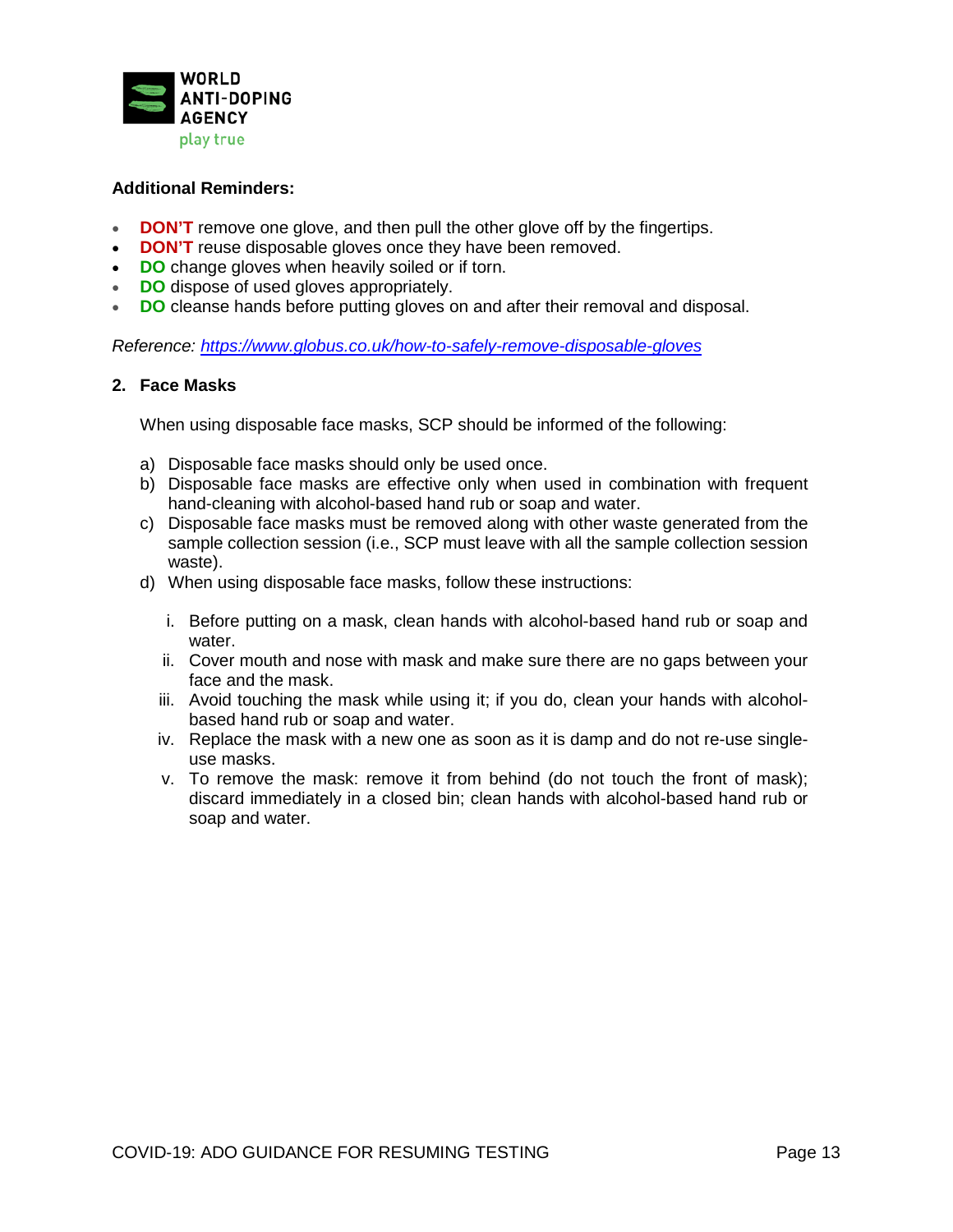



*Reference: [https://www.who.int/images/default-source/health-topics/coronavirus/risk](https://www.who.int/images/default-source/health-topics/coronavirus/risk-communications/general-public/protect-yourself/infographics/masks-infographic---final.tmb-1920v.png)[communications/general-public/protect-yourself/infographics/masks-infographic---final.tmb-](https://www.who.int/images/default-source/health-topics/coronavirus/risk-communications/general-public/protect-yourself/infographics/masks-infographic---final.tmb-1920v.png)[1920v.png](https://www.who.int/images/default-source/health-topics/coronavirus/risk-communications/general-public/protect-yourself/infographics/masks-infographic---final.tmb-1920v.png)*

### **3. Hand Washing**

Instruct SCP to:

- a) Clean their hands by rubbing them with an alcohol-based formulation, as the preferred mean for routine hygienic hand antisepsis, if hands are not visibly soiled. It is faster, more effective, and better tolerated by hands than washing with soap and water. This should take 20-30 seconds and is referred to as the **'hand rub' technique**.
- b) Wash their hands with soap and water when hands are visibly dirty or visibly soiled by body fluids or after using the toilet. This should take 40-60 seconds and is referred to as the **'hand wash' technique.**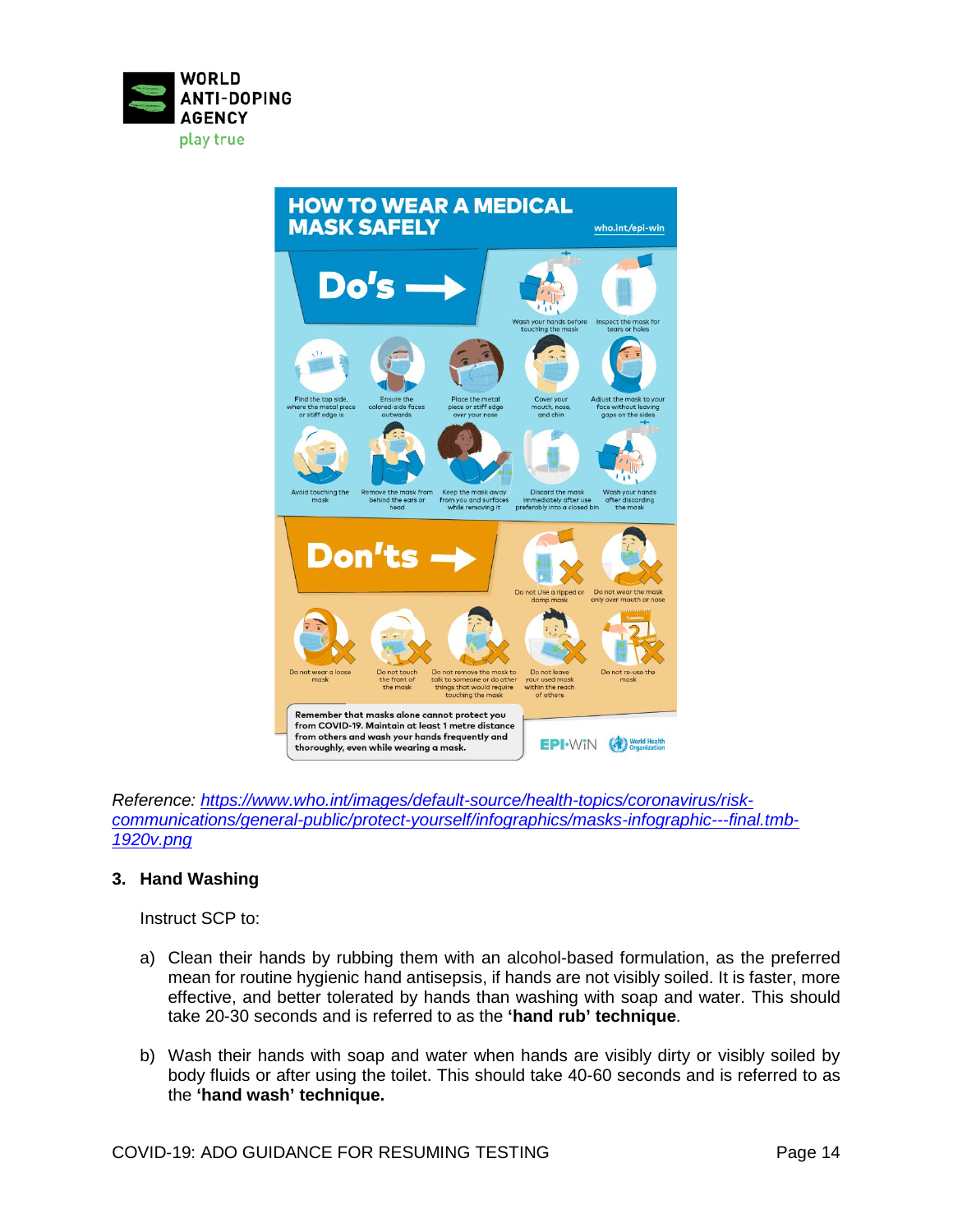



*Reference: World Health Organization, Hand Hygiene: [https://www.who.int/gpsc/5may/Hand\\_Hygiene\\_Why\\_How\\_and\\_When\\_Brochure.pdf](https://www.who.int/gpsc/5may/Hand_Hygiene_Why_How_and_When_Brochure.pdf)*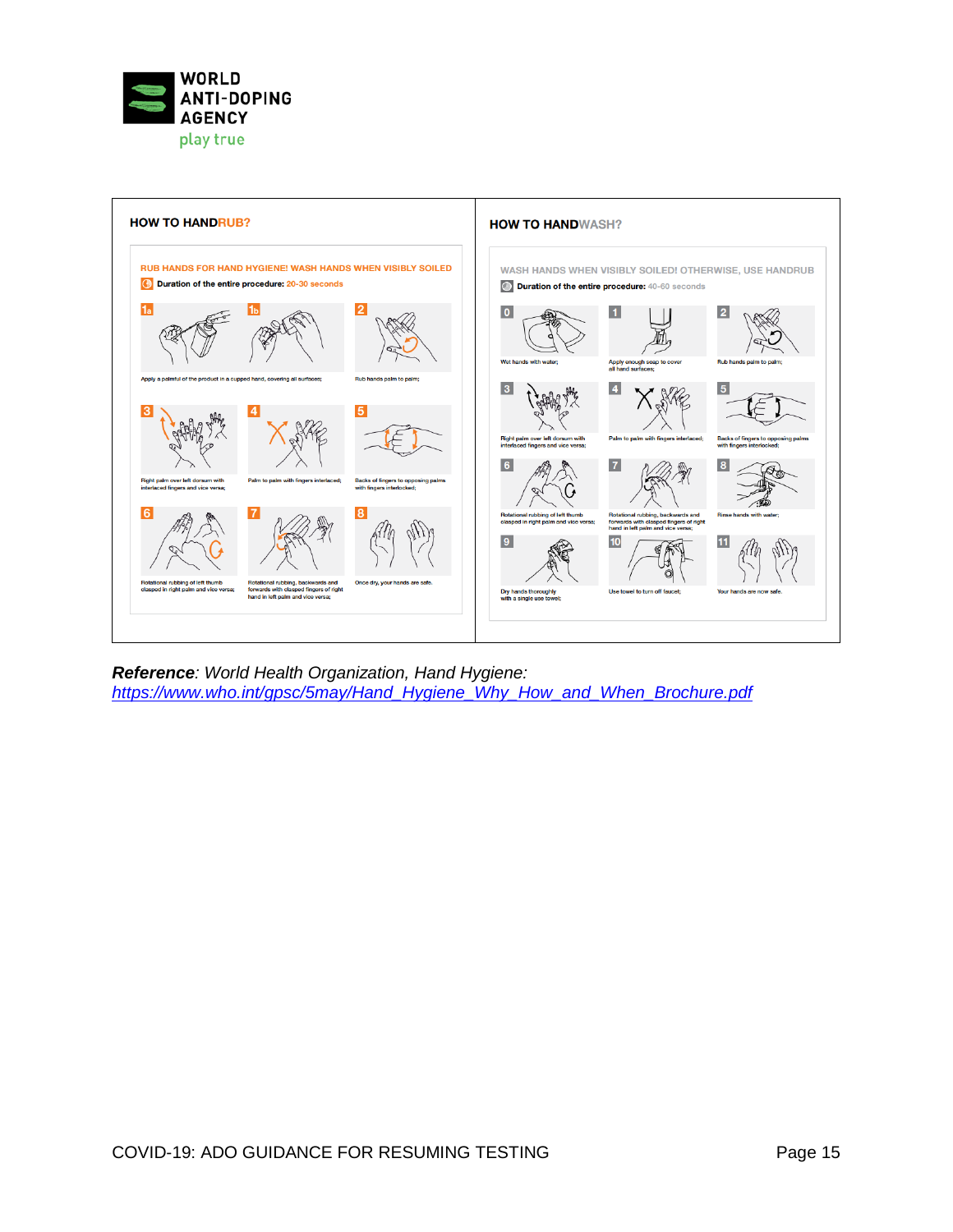

## **Annex C – COVID-19 Athlete Questionnaire Template**

*The questions and text provided below are meant to serve as an example and to provide assistance to Anti-Doping Organizations (ADOs) in developing their own questionnaire. It is important to remember that ADOs should verify available guidance and/or consult with local health authorities when further developing these questions.* 

*It is also important to verify with local data protection authorities when determining what COVID-19-related personal information they are authorized to collect. A list of data protection guidance on COVID-19 is available here: [https://iapp.org/resources/article/dpa-guidance-on-covid-19/.](https://iapp.org/resources/article/dpa-guidance-on-covid-19/)*

*The questions developed could be pre-written on a Supplementary Report Form (SRF) or on an equivalent/new form ensuring that a copy can be provided to the athlete. Please review and adapt this document as necessary.* 

### **Athlete Questions**

Since you answered 'Yes' to the question "Are you or anyone present with you experiencing any COVID-19 symptoms (i.e., sore throat, cough or fever) or do you or anyone living at this address have COVID-19?", please answer the following questions truthfully and to the best of your ability.

- 1) Please specify what applies to your current situation:
	- a. I have confirmed COVID-19.
	- b. I have COVID-19 symptoms.
		- i. Please specify symptoms.
	- c. I live with someone that has COVID-19.
	- d. I live with someone that has COVID-19 symptoms. i. Please specify their symptoms.
- 2) If you are quarantining or self-isolating, on what date did it begin?
- 3) How long will the quarantine/self-isolating be for?
	- a. Please give the expected date of when the quarantine period will end.
	- b. If the quarantine extends beyond the end date provided, you should contact your ADO to explain the reasons.